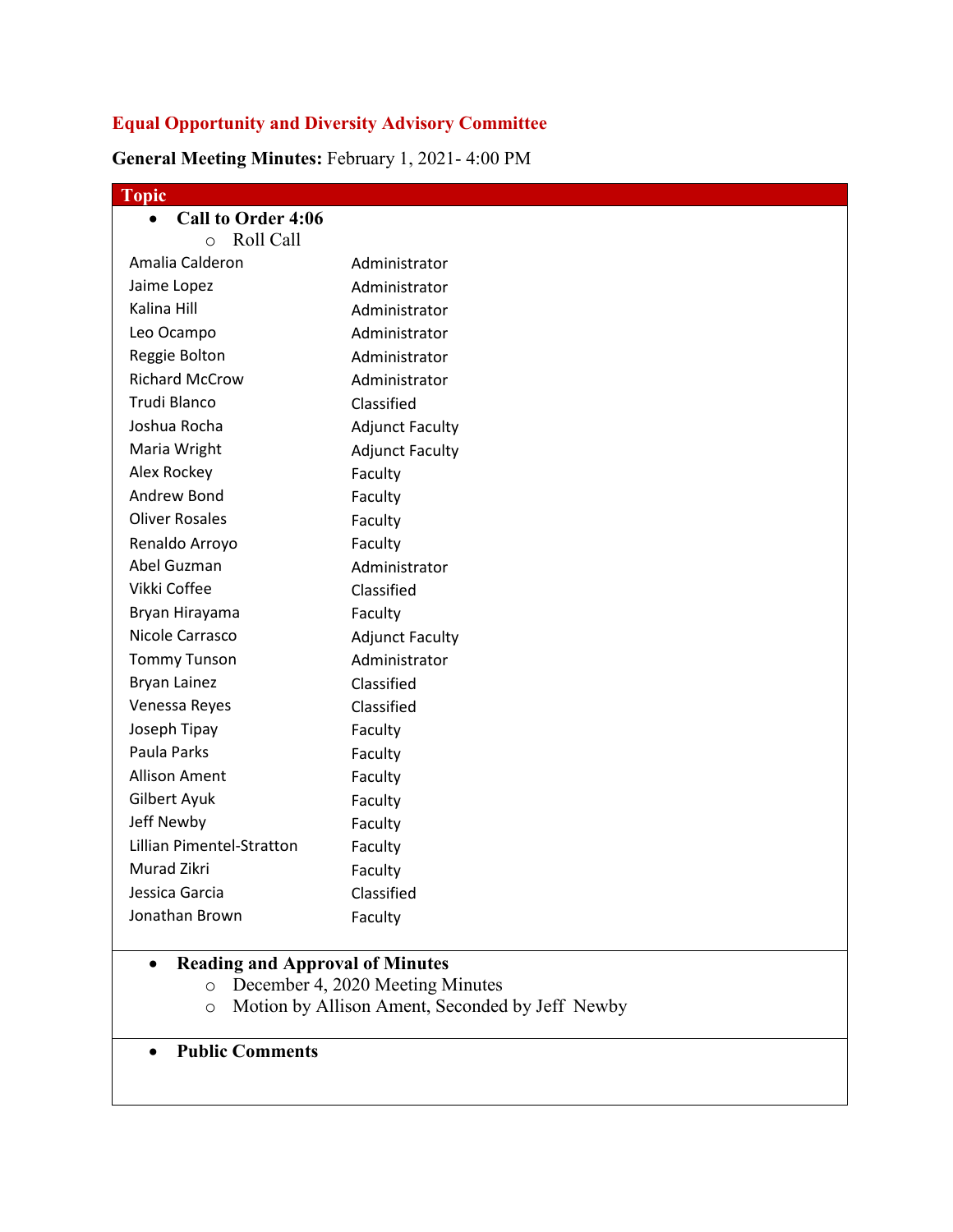|           | <b>Chair Reports</b>                                                             |  |
|-----------|----------------------------------------------------------------------------------|--|
| $\circ$   | Classified- Currently working with administrators to increase classified         |  |
|           | representation in committees, working on contract and plans to return on campus  |  |
|           | for in-person services. (Coffee)                                                 |  |
| $\circ$   | Faculty-working on EEO plan, including representation from all colleges.         |  |
|           | (Hirayama)                                                                       |  |
| $\circ$   | Administrator-working on guiding and advising college wide to increase           |  |
|           | diversity, encouraged committee to keep the momentum going. (Guzman)             |  |
| $\bullet$ | <b>Subcommittee Reports</b>                                                      |  |
| $\circ$   | Commitment 1- Met with subcommittee and discussed how to better serve            |  |
|           | Latinx community. Working on reviewing student success equity plan.              |  |
|           | Discussed advocacy on textbook costs for students. Have discussed with           |  |
|           | President that equity Director position is crucial (Guzman)                      |  |
|           | Bond posed concerns regarding textbook adoptions and costs for students          |  |
| $\circ$   | Commitment 2- Coffee discussed the need to centralize efforts and partner with   |  |
|           | departments around campus.                                                       |  |
|           | Reach out to vikki if you want to be part of the new faculty and staff           |  |
|           | orientation. (Guzman)                                                            |  |
|           | USC Racial Equity Leadership Alliance- check out website for the<br>Ξ            |  |
|           | videos being added. Upcoming seminars will be shared with committee              |  |
|           | members. Next one is February 18 <sup>th</sup> and 2 spots are left. (Guzman)    |  |
|           |                                                                                  |  |
|           | Provided partnership updates (Guzman)<br>Е                                       |  |
| $\circ$   | Commitment 3- Subcommittee will be meeting in the coming week to discuss         |  |
|           | EEO plan. Excited to collaborate with the committee and consultant on moving     |  |
|           | the college in the right direction (Hirayama)                                    |  |
|           | District has brought on a consultant and we are getting information from         |  |
|           | what other colleges are doing (Coffee)                                           |  |
|           | Johanna Fisher was able to interpret our data using a model used by a<br>п       |  |
|           | presenter we had and will be sharing data once document is completed.            |  |
|           | We are moving forward with a different applicant tracking system, there          |  |
|           | is a possibility for blind screening applicants (Calderon)                       |  |
| O         | Commitment 4- There was a great presentation by Trudi, subcommittee met and      |  |
|           | there are currently 3 sessions of TP courses. There will be an additional 3      |  |
|           | courses scheduled for the coming months. State chancellor's office is interested |  |
|           | in TP course model to replicate in other colleges (Tunson)                       |  |
|           | <b>Unfinished Business</b>                                                       |  |
| $\circ$   | Racial Equity Commitments Updates- Guzman discussed the status of the Racial     |  |
|           | Equity Commitments and suggested to connect with other groups to keep the        |  |
|           | conversation going possibly in community forums.                                 |  |
|           | <b>Next Steps</b><br>п<br>٠                                                      |  |
|           | Carrasco posed question if it would be possible to create a class that is        |  |
|           | under student success to help them advocate and if it is a skill that we         |  |
|           | can help students foster?<br>п                                                   |  |
|           | Garcia recommended using one of the current student development                  |  |
|           | classes and incorporating what Nicole suggested.                                 |  |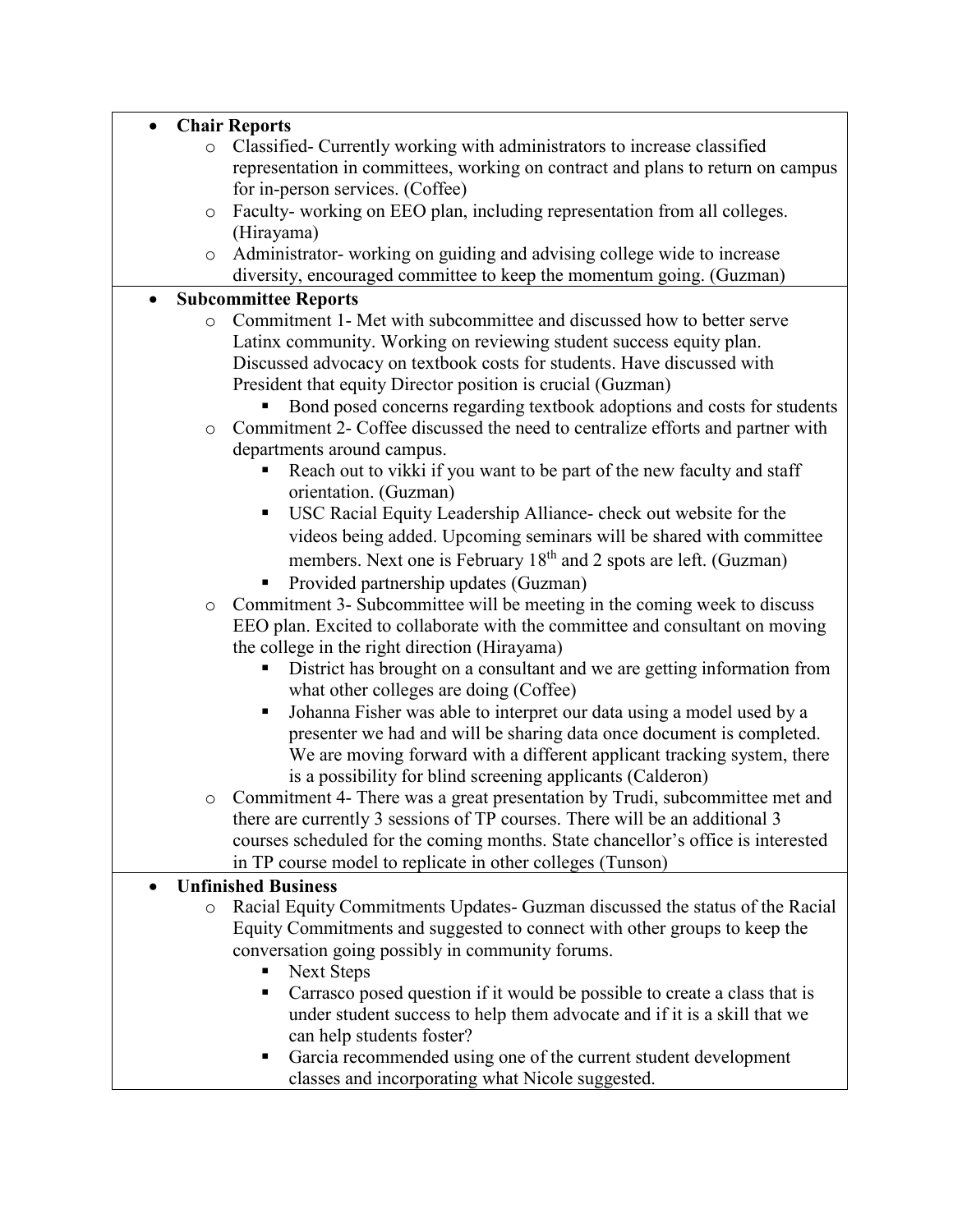- Rosales stated that there used to be an STDV course in Delano very similar to what was mentioned and could possibly already be in the books.
- McCrow clarified that there is a course that can possibly ran under counseling or sociology.
- Tunson recommended everyone to take CRIM B6NC, as it covers a lot of history behind the criminal justice system.
- o College-Wide Equity Plan/DEI Plan (Guzman)
	- Next Steps
	- Coffee suggested the need to partner with College Council to create a college wide equity plan.
	- Guzman recommended to ask to present at one of their upcoming meetings and make that suggestion to partner.
	- There are a series of webinars hosted by Idaho State University focusing on black voices. Registration caps at a 1000 participants, would suggest sharing with your students (Newby)
	- Brown stated there is a need to help students get into the grad schools and helping them get to where they need to be. He is working with mentoring program to assist students with underrepresented groups and suggested to group to refer students to pacificmathalliance.org and students can connect there.
	- There are great examples now of moving the work on the commitments. One of the requirements is to put out reports to the campus community on the work accomplished (Guzman)
	- Brown suggested the need for more PD on topic of racism (Brown)
	- Tipay shared on a database of resources he has created on diversity.
- o EODAC Charge Document- The current membership is 2 admin, 8 faculty, 3 classified, 1 adjunct and 1 student plus the 3 chairs (Coffee)
	- Bolton recommended 4 voting members for admin plus chair
	- McCrow suggested there is a need for greater involvement of middle managers (program managers)
	- Tunson agreed with 4 voting admin members plus chair.
	- Coffee stated the charge document says "reports to Academic Senate and President of the College". There are 3 bargaining units and 2 of the units are not represented in the charge. She recommended to remove reporting to academic senate and just leave reporting to president since historically committee used to report to President only
	- Hirayama raised concerns.
	- Coffee clarified that reporting would need to happen to classified and admin bargaining unions as well.
	- Carrasco inquired about voting members for adjunct faculty.
	- Adjuncts cover mainly the rural communities with approximately 70% of the courses offered there. Recommends membership to be 4 seats (McCrow).
	- Would like to see increase in faculty and adjunct (Brown)
	- Coffee recommended 3 adjuncts, 1 SGA and 1 general student rep.